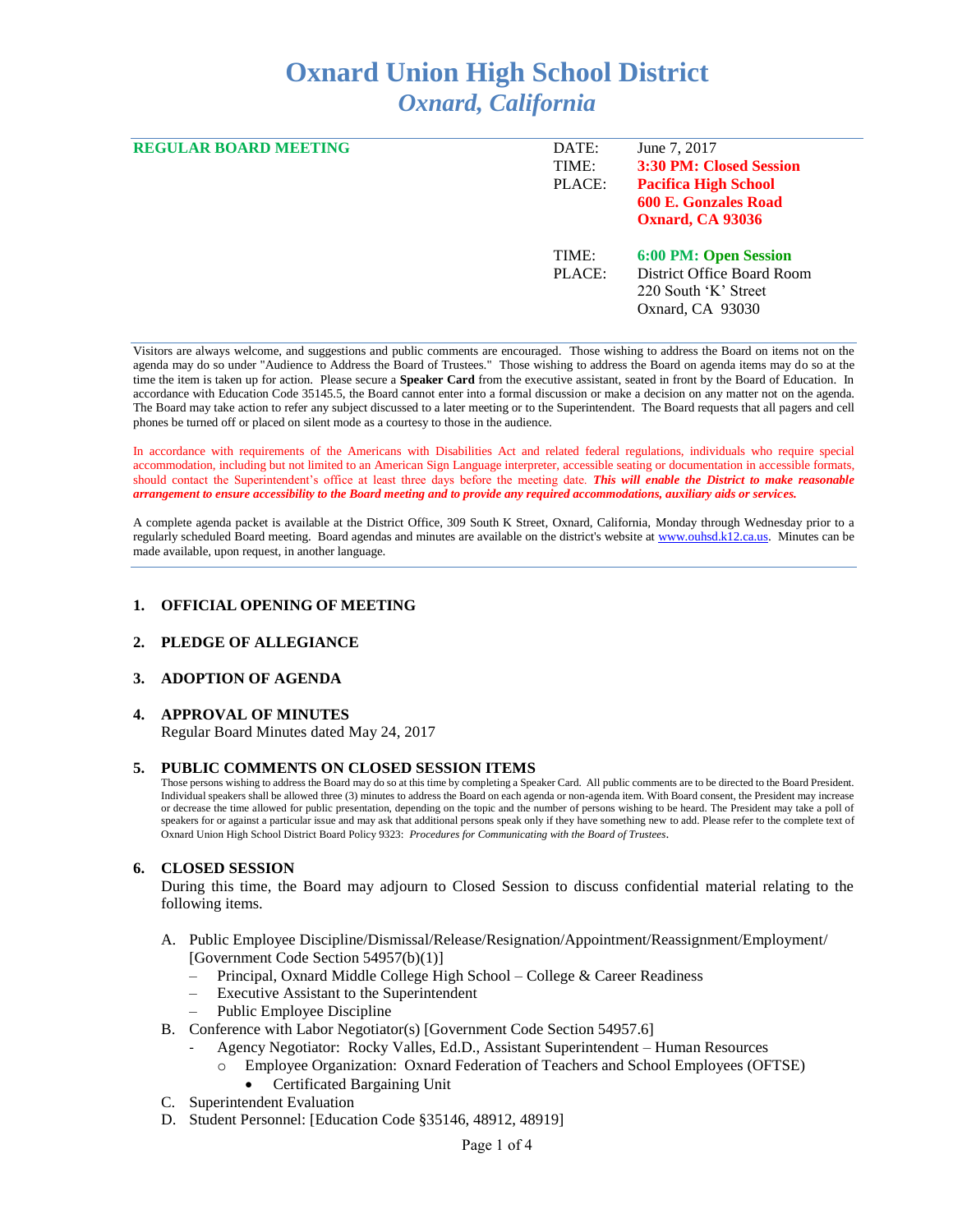Board Meeting Agenda June 7, 2017

- E. Consideration of Confidential Student Issues Other Than Expulsion and Suspension, Pursuant to Education Code §35146
- F. Conference with Real Property Negotiator (Govt. Code § 54956.8) PROPERTY: 50-acres of 107.25 acres located at or near 1825 Camino del Sol, Oxnard, CA (southeast corner of N. Rose Ave. and Cesar Chavez Dr.) Ventura County Assessor Parcel No. 214-0-020-595 AGENCY NEGOTIATOR: Dr. Penelope A. DeLeon, Superintendent of Schools NEGOTIATING PARTIES: Brian Edward Maulhardt, as Trustee of the Brian Edward Maulhardt Children's Support Trust UNDER NEGOTIATION: Price and terms of payment
- G. Conference with Real Property Negotiator (Govt. Code § 54956.8) PROPERTY: An approximate 5-acre portion of 49.36-acre Bell Ranch Property (agricultural property adjacent to Rancho Campana High School); Ventura County Assessor Parcel No. 156-0-180-385 AGENCY NEGOTIATOR: Dr. Penelope A. DeLeon, Superintendent of Schools NEGOTIATING PARTIES: City of Camarillo UNDER NEGOTIATION: Price and terms of payment CONFERENCE WITH LEGAL COUNSEL-ANTICIPATED LITIGATION
- H. CONFERENCE WITH LEGAL COUNSEL-ANTICIPATED LITIGATION Significant exposure to litigation pursuant to paragraph (2) of subdivision (d) of Section 54956.9: One case
- I. Conference with Real Property Negotiator (Govt. Code § 54956.8) PROPERTY: Multiple District-owned parcels, including: (1) Bell Ranch Property, Assessor Parcel No. ("APN") 156-0-180-385, Camarillo, California; (2) South of Oxnard High School, APN 183- 0-030-180; (3) District Office Campus, 220, 309, and 315 South K Street, Oxnard, CA, APNs 202- 0-010-630 & -740; (4) Hueneme Road Adult School, 527 W Hueneme Road, Oxnard, CA, APN 222-0-082-625; (5) 280 and 300 Skyway Drive, Camarillo, CA, APN 230-0-130-105; and (6) 15 Stearman Street, Camarillo, CA, APN 230-0-130-115 AGENCY NEGOTIATOR: Dr. Penelope A. DeLeon, Superintendent of Schools NEGOTIATING PARTIES: To be determined UNDER NEGOTIATION: Price and terms of payment.

# **7. RECONVENE IN PUBLIC: REPORT ON CLOSED SESSION ACTION**

## **8. RECOGNITION**

- Student and Staff Recognition Pacifica High School Auditorium
- AVID Write Off Winners Board Room
- Future Administrators Academy Recognition Board Room

## **9. PUBLIC COMMENTS TO ADDRESS THE BOARD OF TRUSTEES**

Those persons wishing to address the Board may do so at this time by completing a Speaker Card. All public comments are to be directed to the Board President. Individual speakers shall be allowed three (3) minutes to address the Board on each agenda or non-agenda item. With Board consent, the President may increase or decrease the time allowed for public presentation, depending on the topic and the number of persons wishing to be heard. The President may take a poll of speakers for or against a particular issue and may ask that additional persons speak only if they have something new to add. Please refer to the complete text of Oxnard Union High School District Board Policy 9323: *Procedures for Communicating with the Board of Trustees.*

## **10. REPORTS TO THE BOARD**

- A. Facilities Funding and Operations Dr. Jeff Baarstad, Operations Consultant
- B. Heat Plan Progress Dr. Jeff Baarstad, Operations Consultant
- C. Nutritional Services Budget and Operations Dr. Jeff Baarstad, Operations Consultant

# **11. SUPERINTENDENT'S REPORT**

## **12. PUBLIC HEARINGS:**

- A. 6:30 PM Public Hearing: Local Control Accountability Plan (LCAP) Stakeholder Input During a Regular Meeting of the Governing Board – Dr. Tom McCoy
- B. Proposed 2017-18 Adopted Budget Dr. Jeff Baarstad, Operations Consultant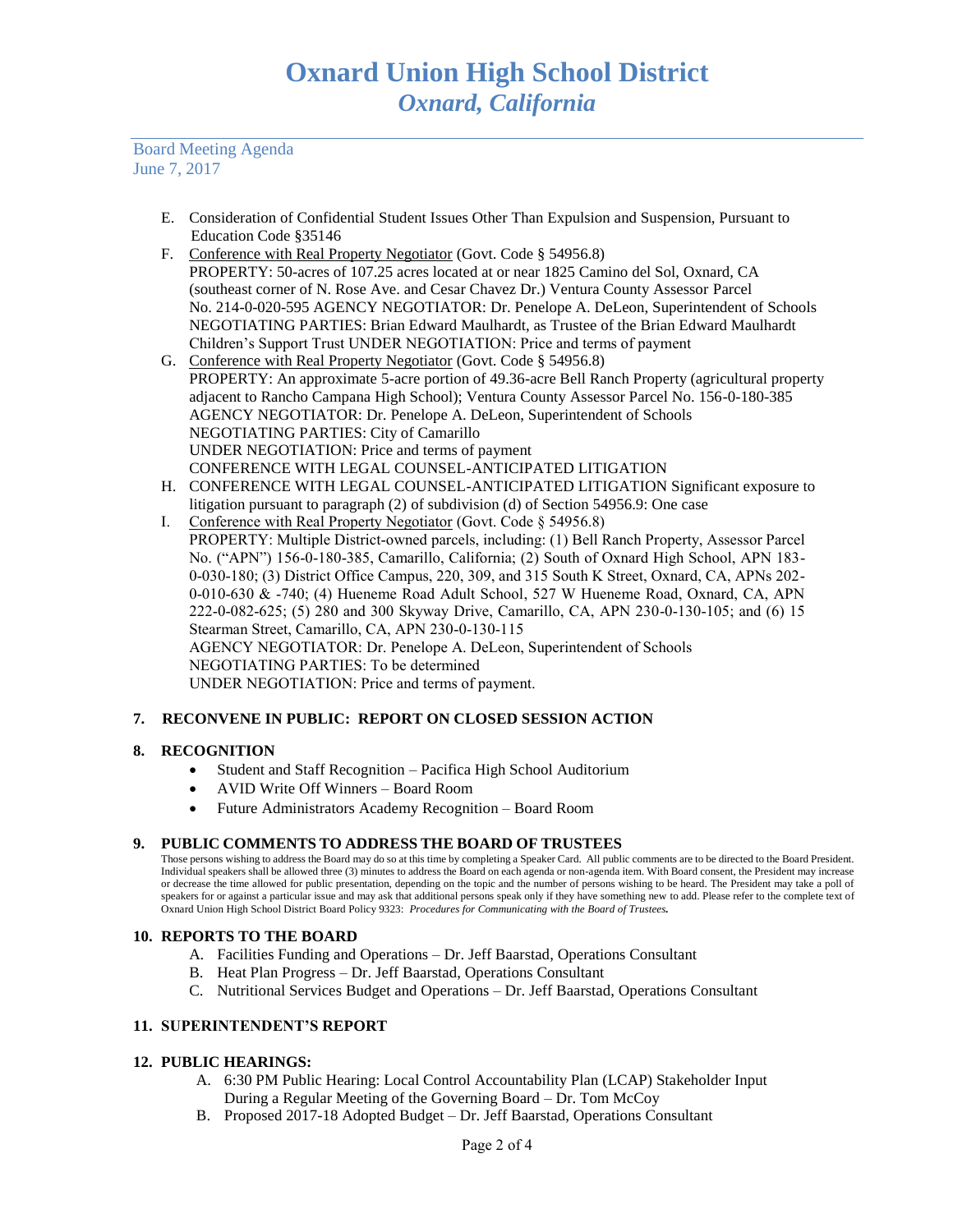Board Meeting Agenda June 7, 2017

## **13. STUDENT REPRESENTATIVE REPORT TO THE BOARD**

- A. Introduction of Angeline Cesar, Channel Islands High School- Student Representative to the OUHSD Board of Trustees
- B. Introduction of Reanna Norman, Rancho Campana High School- Oxnard District Council President

#### **14. CONSENT CALENDAR**

#### **Business Services**

- **A.** Consideration of Approval of Purchase Orders, May 11 25, 2017
- **B.** Consideration of Approval of Donations, May 1 May 26, 2017

#### Educational Services

- **C.** Consideration of Approval of Agreement between Oxnard Union High School District and Maxim Healthcare Services, Inc. d/b/a Maxim Staffing Solutions – Short Term Addition of Services
- **D.** Consideration of Approval of Outside Student Support Service Provider Agreement between Oxnard Union High School District and New Dawn Counseling and Consulting Inc*.*
- **E.** Consideration of Approval of the New/Revised Course Proposals: Career Explorations S/E/A/O/HV, Social Skills S/E/A/O/HV, Microsoft Office Intro, Microsoft office Advanced and English 9
- **F.** Consideration of Approval of the Memorandum of Understanding between California State University Channel Islands and Oxnard Union High School District -Pilot Ed Ready Multi-Media Software
- **G.** Consideration of Approval of Memorandum of Understanding between the Ventura Unified School District as the Local Education Agency for the Ventura County Indian Education Consortium (Provider) and the Oxnard Union High School District (Partner School)
- **H.** Consideration of Approval of Intermediary Organization Services Agreement between Oxnard Union High School District and the Ventura County Civic Alliance
- **I.** Consideration of Approval of District Technology Subscriptions for the 2017-18 School Year
- **J.** Consideration of Approval of Revision of Job Description: *Desktop Support Technician I* [First Reading]
- **K.** Consideration of Approval of New Job Description: *SIS/Data Reporting Specialist (Sr. Data Base Administrator)* [Second Reading]
- **L.** Consideration of Approval of Revisions of Job Description: *Student Assistance and Outreach Program Specialist* [Second Reading]
- **M.** Consideration of Approval of Stipulated Student Expulsions by Agreement of the School Principal, the Student, and the Student's Parent/Guardian, as per Board Policy 5144, Section 22

#### **Human Resources**

**N.** Consideration of Approval of Personnel Items

## **15. ACTION ITEMS**

#### **Business Services**

- **A.** Consideration of Adoption of Resolutions for Fiscal Year 2017-2018: No. 17-14, Temporary Loans Between District Funds; No. 17-15, Appropriation Transfers; No. 17-16, Authorization for Budget Transfers; No. 17-17, To Authorize the District to Borrow Funds for Immediate Requirements; and No. 17-18, Inter/Intra Fund Transfers
- **B.** Consideration of Adoption of Resolution No. 17-19, Authority for the Board of Trustees to Improve Compensation for Certain Categories of Employees After July 1, 2017

## **Educational Services**

**C.** Consideration of Revision to *Board Policy 6146.1 General Graduation Requirements* [First Reading]